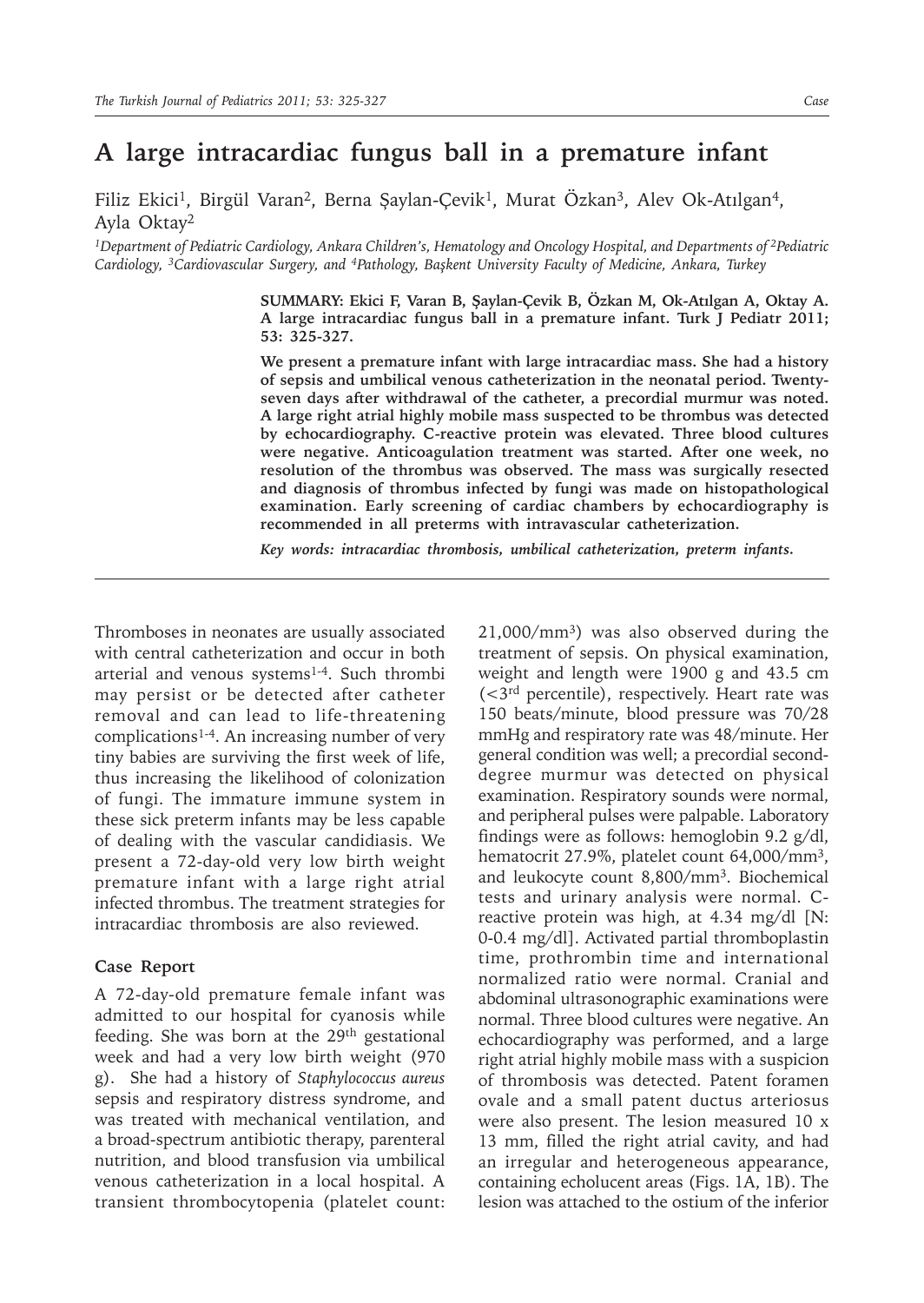vena cava (Fig. 1C) and middle part of the atrial septum by a stalk (Fig. 1A). The mobile mass was prolapsing through the tricuspid valve during ventricular diastole and partially occluding the tricuspid valve. These clinical and echocardiographic findings suggested the diagnosis of a right atrial thrombus. We used enoxaparin (2 mg/kg q12 h) for anticoagulation. After a week of anticoagulation treatment, the large thrombus persisted in echocardiography. The mass was resected surgically. Consequently, the diagnosis of the intracardiac thrombus infected by candida species was made by histopathological examination (Fig. 2A, 2B). Antifungal treatment with amphotericin B was given for four weeks.

## **Discussion**

The use of central venous catheter in preterm infants has led to an increased incidence of thrombotic events. Tanke et al. $3$  investigated the development of central venous catheter-induced thrombosis in 193 infants in the neonatal intensive care unit, and intracardiac thrombosis was found in 25 cases (13%). Ferrari et al.4 reported that intracardiac thrombosis developed in 5% of preterm infants (<1500 g) within one to four days after umbilical catheter insertion.

Ultrasound can be very helpful in defining the location, extent and size of such thrombi.

Thrombi tend to have bright, relatively smooth borders and a homogeneous appearance. Specific regions more likely to harbor thrombi include the ventricular apex, the atrial appendages and intravascular catheters. Although most atrial thrombi are relatively fixed in position, some may be highly mobile and may mimic a left atrial myxoma5. Clinical cardiac signs depend on the size, hemodynamic consequences and age of the thrombus. In most of the reports, the time of the diagnosis ranged from a few hours to three days after catheter placement. Generally, preterm infants with a small size thrombus have subtle or no clinical cardiac symptoms<sup>3,4,6</sup>.

Although the optimal treatment modalities for neonates with thrombosis are not known, administration of an antithrombotic agent is useful to prevent extension of the clot and allow normal thrombolytic processes to resolve the clot. Heparin, either unfractionated or a low molecule weight preparation, is recommended in the neonatal period $6,7$ . Recombinant tissue type plasminogen activators have been recommended recently as first choice of therapy in preterm infants2,4. The efficacy of enoxaparin, causing partial or complete resolution, was between 59-100%. Suggested starting doses of enoxaparin are 1.2 - 1.7 mg/kg q12 h for term neonates and 2 - 3.5mg/kg q12 h for preterm neonates7,8.



**Fig. 1.** The subcostal view in systole (A) and apical four-chamber view in diastole (B). The lesion is very large, filling the right atrial cavity, and the main mass of the lesion has an irregular and heterogeneous appearance, containing echolucent areas. The lesion was attached to the ostium of the inferior vena cava (C) and also partially to the right atrial free wall and middle part of the atrial septum by a stalk (A), which permitted the main mass of the lesion to move through the right ventricular cavity (la: left atrium, ra: right atrium, lv: left ventricle, rv: right ventricle).